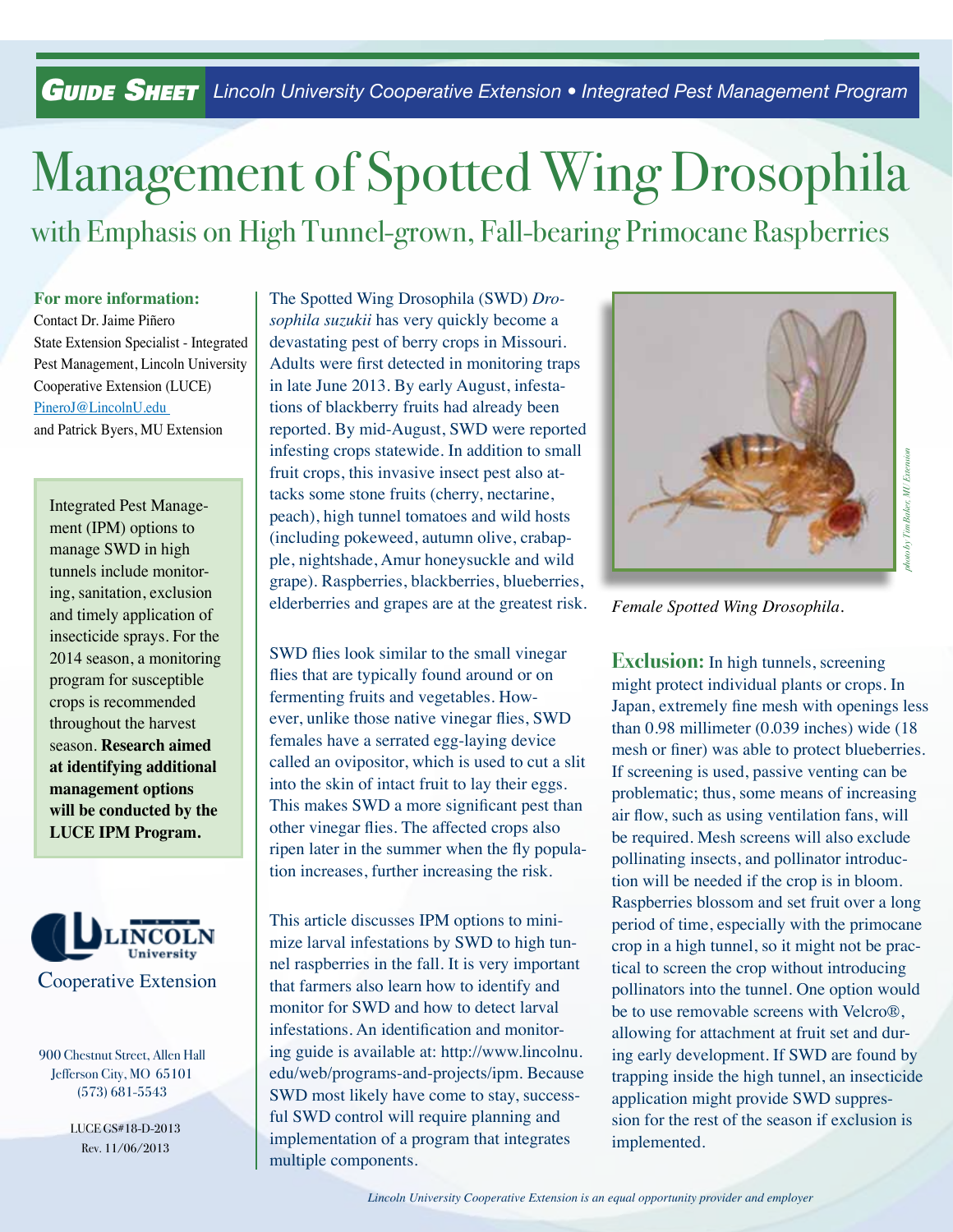## **Drosophila (continued) Luce LUCE**



**Cultural Controls:** (a) Canopy and Water Management: Thin the plant row to three to four strong canes per square foot, eliminating weaker shoots and opening the canopy. Consider a trellising system that similarly opens the canopy. This might make plantings less attractive to SWD and will improve spray coverage. Leaking trickle irrigation lines should be repaired, and overhead irrigation should be minimized. Allow the ground and mulch surface to dry before irrigating.

(b) Sanitation: Removing overripe fruit from production areas as soon as possible can minimize SWD egg lay and larval development. Growers in other regions of the country have sent pickers through fields with one container to collect good fruit and another container to collect overripe fruit; again, this will help to minimize egg-laying and larval development sites. This practice might be better suited for small-scale situations, such as a tunnel. A final cleanup picking to remove the last berries from the bushes might be worthwhile. Infested fruit that remains in the field allows eggs and larvae to develop fully; consequently, it serves as a food source for increased fly populations. Another potential option is the removal of wild host plants near production fields that could support SWD populations. Another method that worked well at eliminating SWD in infested fruits is bagging fruit inside clear or black plastic bags.

**Insecticidal Control**: This pest is new to Missouri, so no research has been conducted within the state on the most effective treatments to manage SWD. In addition, SWD populations are building in some regions of the state due to the rapid reproductive potential of this fly, so control actions ought to be taken immediately using recommendations based on findings from other states. But before you spray, confirm that you have SWD in your area by placing monitoring traps or by inspecting fruit. Sprays must be timed to kill adults before they lay eggs, as sprays will not control larvae already in the fruit. After spraying an insecticide, take into account that fruit might still present infestations for a few more days. This is because eggs and larvae that were present in the fruit before spraying were not killed. Maintain monitoring traps, and reapply insecticides as needed in accordance with label restrictions. Always read product labels to make sure pesticides are registered for use on raspberries.



*Male Spotted Wing Drosophila on a raspberry fruit.*

**Pesticide Use in High Tunnels**: In the Midwest states, the pesticide regulatory agencies vary in their interpretation of whether a high tunnel is a type of greenhouse. For example, Indiana considers a high tunnel to be a form of greenhouse. That means the pesticides one selects for high tunnel use must be appropriately labeled for greenhouse use. Other states consider high tunnels to be the same as fields when it comes to pesticide use. In Missouri, an intermediate approach is followed: a high tunnel is considered to be a greenhouse when the sides are closed, but a high tunnel is considered to be a "field" when the sides are open.

**Specific Insecticide Options**: For conventional farmers, the most effective chemicals are the organophosphate, pyrethroid, and spinosyn classes of insecticides. Under field conditions, insecticides with fast knockdown activity have performed well at protecting fruit from SWD. Delegate 25WG® and Radiant SC® are reduced-risk, broad-spectrum insecticides that have been labeled for control of SWD in various crops in all states. Both products maintain populations of most beneficial insects, do not result in mite flareups, and have short re-entry (four hours) and preharvest (e.g., one day for Radiant® on strawberries) intervals. Neonicotinoids such as Provado® and Actara® are considered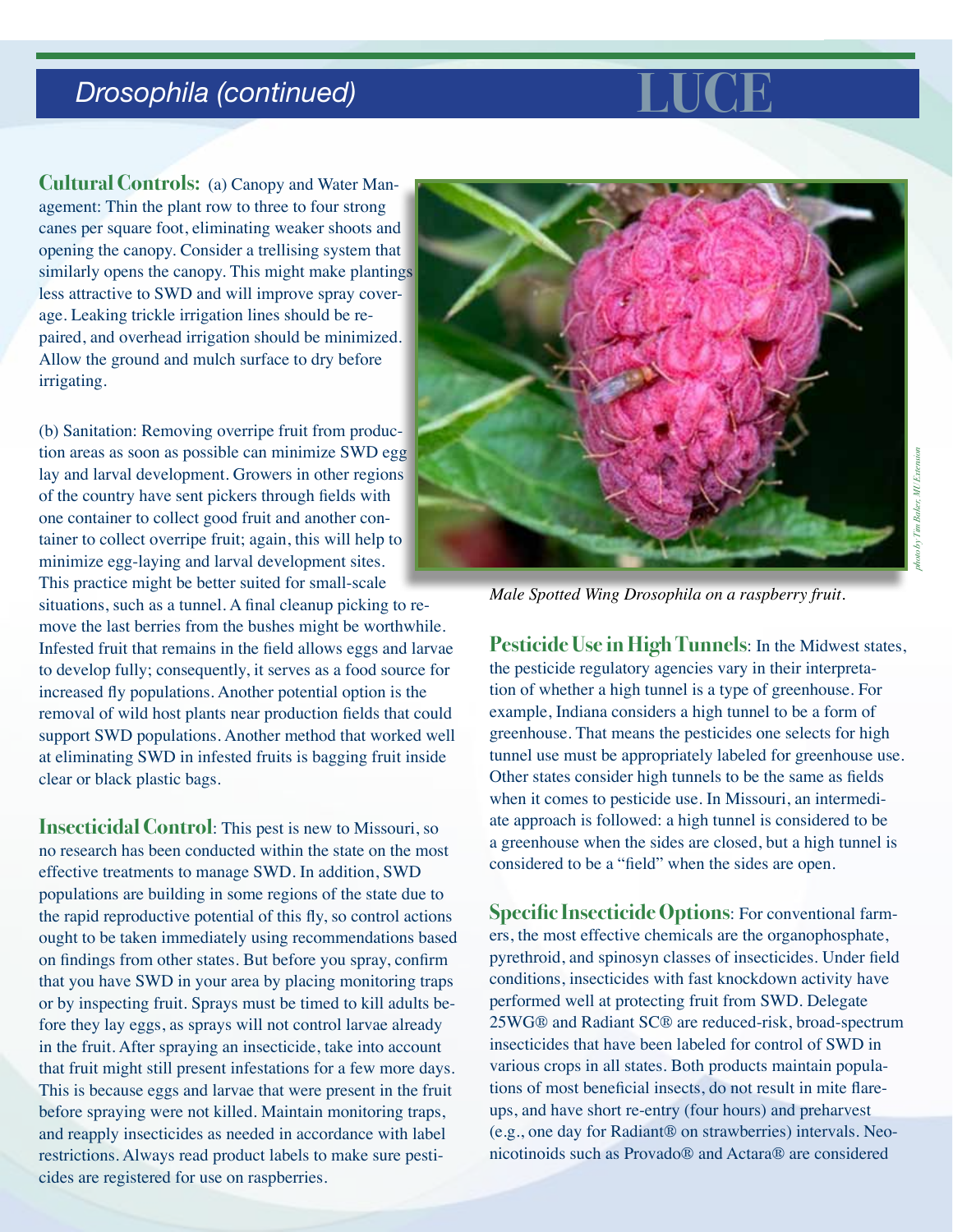

*Numerous SWD adults resting on blackberry fruit.*

weakly active on SWD flies and are not recommended for control (according to Dr. Rufus Isaacs and collaborators at Michigan State University). For organic farmers, Entrust® (spinosad) is the only product with residual activity (five to seven days of control). Organic growers in the Pacific Northwest have used two to three applications of Entrust® to effectively protect fruit in the preharvest period. It is important to note that Entrust® provides about five days of residual control and Pyganic® provides about two days of control. Note also that Entrust® has a 9 oz./acre seasonal maximum (see Table 1. for more details). In some studies by Michigan State University, Azera® and Pyganic® were found to be weakly active options compared with Entrust (spinosad). Because the Entrust® label requires rotation to another product for resistance management, Pyganic® or Azera® can very well fit that need. While it doesn't appear to provide residual control, Pyganic® applied at five-day intervals at the high labeled rate has shown to reduce SWD populations in California.

Table 1 (on next page) lists the current insecticide options for SWD. Please note that both spinosad and spinetoram are naturally derived substances created through a fermentation process. However, spinetoram is a mixture of chemically modified spinosyns J and L and therefore is not approved for certified organic production. Spinetoram is the active ingredient of Delegate® 25WG and Radiant® SC, two reducedrisk, broad-spectrum insecticides that have been labeled for control of SWD in various crops in all states. Both products maintain populations of most beneficial insects, do not result in mite flareups and have short re-entry (four hours) and preharvest (e.g., one day for Radiant® on strawberries) intervals.

Caprile, J. L., Flint, M. L., Bolda, M. P., Grant, J. A., Van Steenwyk, R., and D. R. Haviland. "Spotted Wing Drosophila: Integrated Pest Management for Home Gardeners and Landscape Professionals." M. L. Fayard, ed., University of California Pest Notes Publication 74158. 2011.

Dreves, A. J., and G.A. Langellotto-Rhodaback. "Protecting Garden Fruits from Spotted Wing Drosophila (Drosophila suzukii)." 2011. Corvallis: Oregon State Univ. Ext. Serv. EM 9026. Accessed August 2013.

Guédot, C. "Spotted Wing Drosophila Management Recommendations for Wisconsin Raspberry Growers." Department of Entomology, University of Wisconsin. http://labs.russell.wisc.edu/ swd/files/2013/06/Recommendations-for-SWD-Management-in-Raspberry.pdf.

Isaacs, R., Tritten, B., Van Timmeren, S., Wise, J., Garcia-Salazar, C., and M. Longstroth. "Spotted Wing Drosophila Management Recommendations for Michigan Raspberry and Blackberry Growers." 2011. www.ipm.msu.edu/SWD/ManagementRecommendations-RaspberryBlackberryAug2011.pdf.

Isaacs, I., Wise, J., Garcia-Salazar, C., and Longstroth, M. "SWD Management Recommendations for Michigan Blueberry." 2013. http://www.ipm.msu.edu/uploads/files/SWD/SWDManagement forMichiganBlueberries\_-June25-2013.pdf. SWD Management Recommendations for Michigan Blueberry.

Lee, J. C., Bruck, D. J., Dreves, A. J., Ioriatti, C., Vogt, H., and P. Baufeld. "In Focus: Spotted Wing Drosophila, Drosophila suzukii, across Perspectives." Pest Mgt. Sci. 67 (2011): 1349–51.

McDermott, L., Heidenreich, C., Carroll, J. Helms, M., Agnello, A., and G. Loeb. "How Do I Manage Spotted Wing Drosophila (SWD) in My Garden?" Fruit Resources Cornell University. http:// www.fruit.cornell.edu/spottedwing/pdfs/SWDgarden.pdf.

Walton, V., Lee, J., Buck, D., Shearer, P., Parent, E., Whitney, T., and A. J. Dreves. "Recognize Fruit Damage from Spotted Wing Drosophila." Corvallis: Oregon State Univ. Ext. Serv. EM 9021. 2010.

## **After Harvest**

Materials with longer pre-harvest intervals can be used immediately after harvest to eliminate back populations that will feed on any remaining overripe or dropped fruit. Residual activity (the amount of time a pesticide continues to work after administered) has sometimes been reported to be shorter than what is listed on Table 1. (next page) so a close watch of traps for return of adults will be needed.